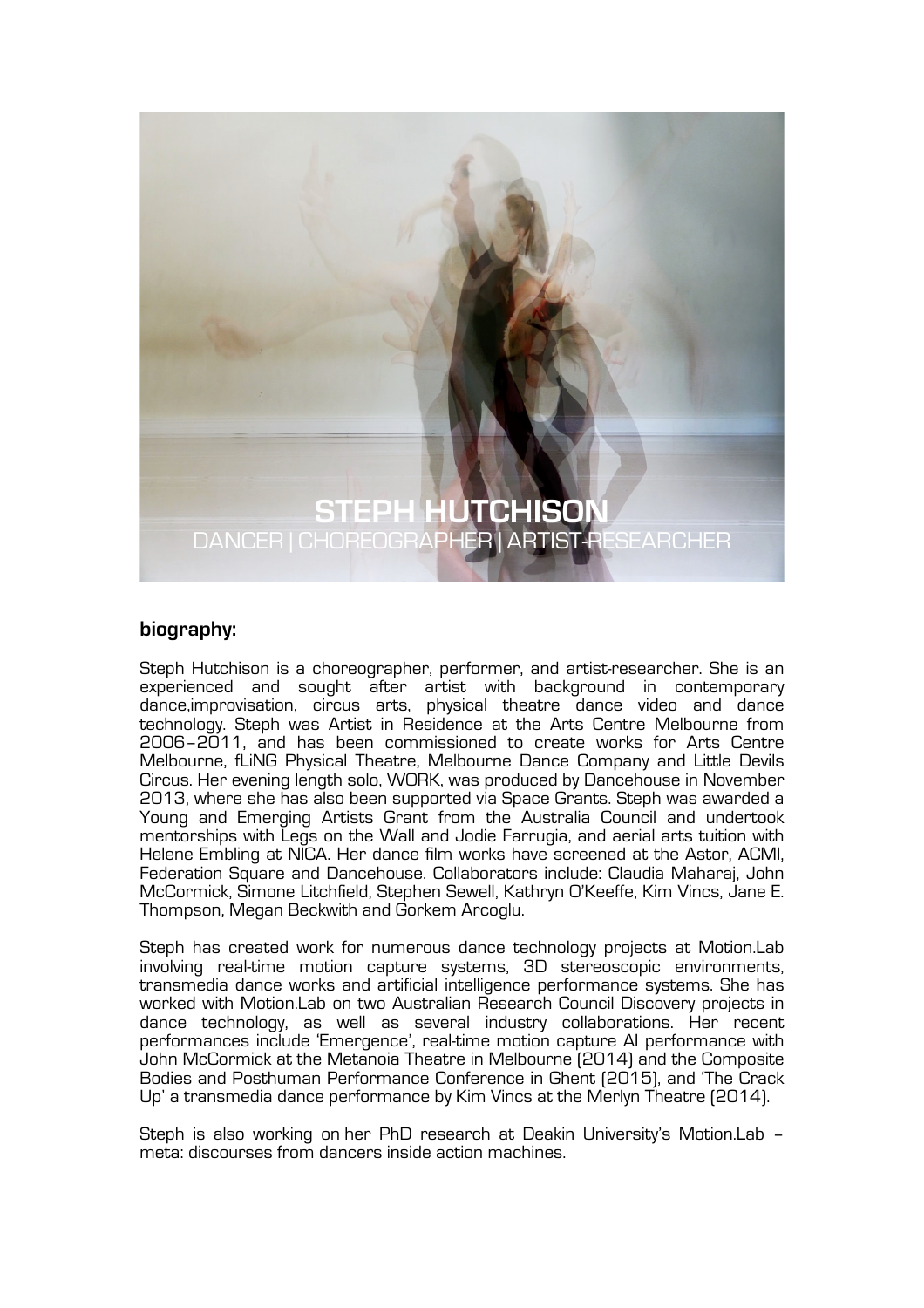**qualifications:**

| 2012 | <b>Master of Arts by Research</b>            | <b>Deakin University</b> |
|------|----------------------------------------------|--------------------------|
| 2005 | Arts Honours (Dance)                         | <b>Deakin University</b> |
| 2004 | <b>Bachelor of Contemporary Arts (Dance)</b> | Deakin University        |

# **performance:**

| 2015 | <i>Emergence</i> , John McCormick, Composite Bodies and Posthuman<br>Performance Conference    |
|------|------------------------------------------------------------------------------------------------|
|      | meta, Steph Hutchison, Composite Bodies and Posthuman                                          |
|      | Performance Conference                                                                         |
|      | VOX LUMEN, Deakin Motion.Lab, Federation Square, White Night                                   |
|      | Melbourne                                                                                      |
| 2014 | Emergence, John McCormick, Metanoia Theatre                                                    |
|      | meta, Steph Hutchison, Metanoia Theatre                                                        |
|      | The Crack Up, Kim Vincs, Cooper's Malthouse                                                    |
| 2013 | WORK, solo work, Dancehouse Invites Curated Season, Dancehouse                                 |
|      | Mixed Reality Performance Lab, Gorkem Acaroglu and Deakin                                      |
|      | Motion.Lab, ArtLab Australia Council Research Project                                          |
| 2012 | WORK, solo work, dance/circus research performance, Deakin<br>University                       |
|      | Con sequence, Simone Litchfield, Your Way Season, Dancehouse                                   |
|      | MoCap Max, dance physical performance and stunt work for character                             |
|      | Max for an App                                                                                 |
| 2011 | Jemima, the Salon Series, curated by Wendy Smith and Grace Walpole,                            |
|      | Studio 202                                                                                     |
|      | 3D: A Dance Assault in Three Dimensions, in collaboration with Megan                           |
|      | Beckwith, No Vacancy Project Space, Federation Square, Melbourne                               |
|      | Fringe Festival                                                                                |
|      | Good Game Spawn Point, Episode 36 [15/10/2011] "How it Works:                                  |
|      | Motion Capture", ABC 3, Television Program                                                     |
|      | Iterations, Kim Vincs John McCormick and Deakin Motion.Lab,                                    |
|      | Gasworks                                                                                       |
|      | Performer/dancer in Motion Capture for animated dance film by<br>Jennifer Nikolai, New Zealand |
|      |                                                                                                |

# **choreography:**

| 2014         | Emergence, John McCormick, Metanoia Theatre<br>meta, solo work, Metanoia Theatre                                                                            |
|--------------|-------------------------------------------------------------------------------------------------------------------------------------------------------------|
| 2013<br>2012 | WORK, solo work, Dancehouse Invites Curated Season, Dancehouse<br>WORK, solo work, dance/circus research performance, Deakin<br>University                  |
| 2011         | Jemima, the Salon Series, curated by Wendy Smith and Grace Walpole,<br>Studio 202                                                                           |
|              | 3D: A Dance Assault in Three Dimensions, in collaboration with Megan<br>Beckwith, No Vacancy Project Space, Federation Square, Melbourne<br>Fringe Festival |
|              | Good Game Spawn Point, Episode 36 [15/10/2011] "How it Works:<br>Motion Capture", ABC 3, Television Program                                                 |
|              | Motion Capture for animated dance film by Jennifer Nikolai, New<br>Zealand                                                                                  |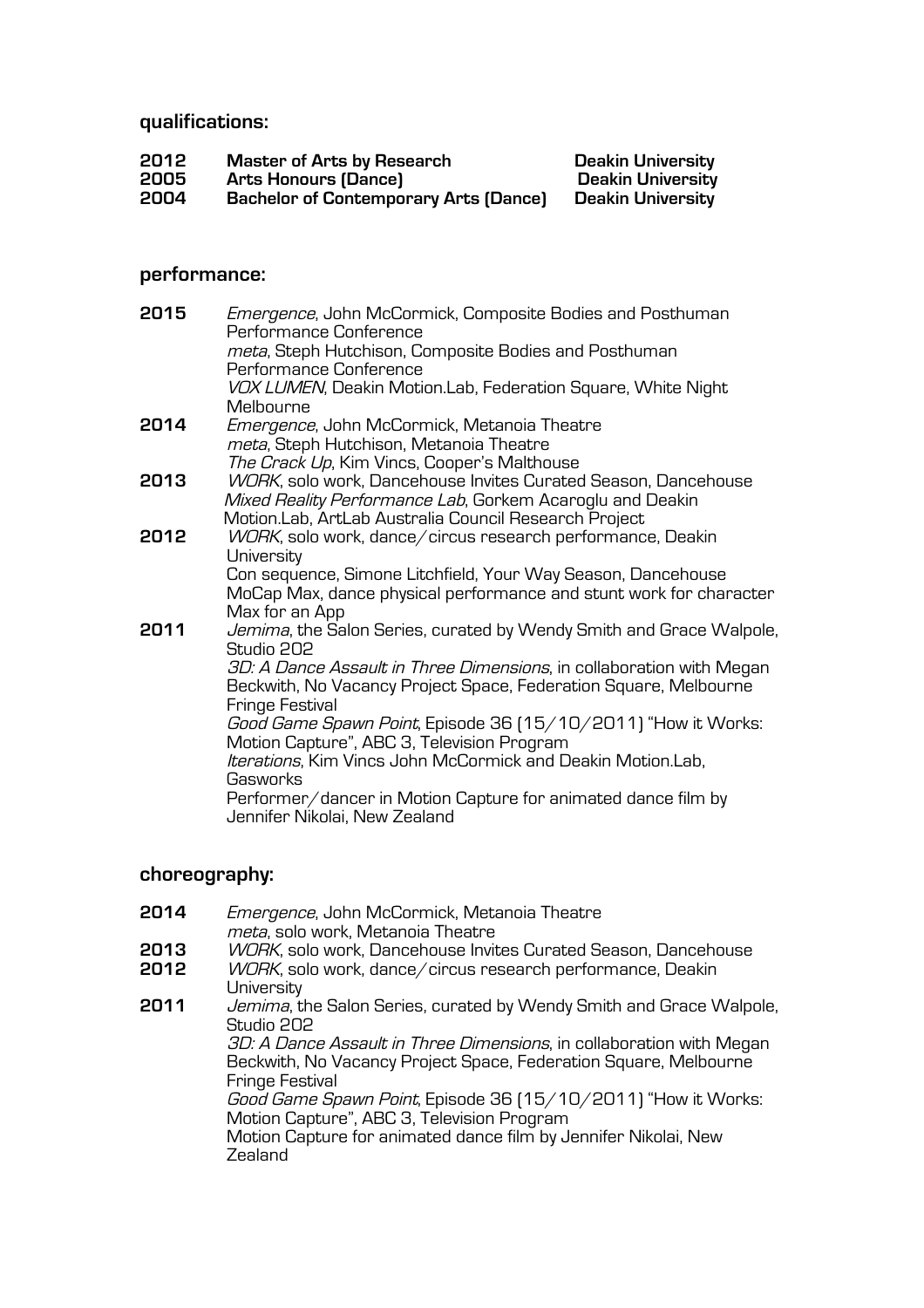Steph's performance and choreographic credits prior to 2011 in dance, circus, physical theatre, theatre, motion capture and film settings included:

- solo work commissions from Arts Centre Melbourne
- choreographic commissions from Little Devils Circus, fLiNG Physical Theatre and Melbourne Dance Company
- § curated seasons at Dancehouse Melbourne and within Short Sweet and Dance in Sydney and Melbourne
- dance film works with cinematographer Claudia Maharaj
- § physical performer, actor, choreographer and dancer for projects with Deakin Motion.Lab, Stephen Sewell, TISM, Ilan Abrahams, Kathryn O'Keeffe, Jane E. Thompson, Tourism Victoria, the Little Con, Christos Linou, Melbourne Museum

### **research presentations:**

| 2015 | <i>Emergence</i> and <i>meta</i> (Performances) Does It Matter? Composite<br>Bodies and Posthuman Prototypes in Contemporary Performing Arts<br>Conference                                                                                                                                                                                                                                                                                                                                     |
|------|------------------------------------------------------------------------------------------------------------------------------------------------------------------------------------------------------------------------------------------------------------------------------------------------------------------------------------------------------------------------------------------------------------------------------------------------------------------------------------------------|
|      | Emergence and transformation in digital dance environments, [Panel<br>Discussion: Kim Vincs, John McCormick and Steph Hutchison), Does it<br>Matter? Composite Bodies and Posthuman Prototypes in                                                                                                                                                                                                                                                                                              |
| 2014 | Contemporary Performing Arts Conference<br>Teaching a Digital Performing Agent: Artificial Neural Network and<br>Hidden Markov Model for recognising and performing dance movement,<br>(John McCormick, Kim Vincs and Steph Hutchison) International<br>Workshop on Movement and Computing, Ircam Centre, Pompidou                                                                                                                                                                             |
| 2013 | WORKtheWorkshop, practice-led research in dance and circus,<br>Workshop - Tertiary Dance Week, Dancehouse<br>Sampling: Choreographic Interventions for Dance and Circus, Paper<br>Presentations - Tertiary Dance Week, Dancehouse<br>WORK, solo performance, Dancehouse Invites Program, Dancehouse<br>WORK: a performed paper, TDENNZA Conference<br>Dancing in Suits: a performer's perspective on the collaborative<br>exchange between self, body, motion capture, animation and audience. |
| 2012 | Presented at ISEA<br>WORK, solo work, dance/circus research performance, Deakin<br>University<br>WORK: A POETICS OF ENDURANCE WITHIN THE VISCOUS SOLO, A<br>performed paper for the 'Positive Feedback Loop: Conference for<br>Creative Collaboration'                                                                                                                                                                                                                                         |

#### **publications:**

Hutchison, Steph 2014, meta, soundscore for live performance

Vincs, Kim, Bennett, Alison, McCormick, John, Vincent, Jordan Beth and Hutchinson, Stephanie 2014, Skin to skin : performing augmented reality, in Augmented reality art : from an emerging technology to a novel creative medium, Springer, Berlin, Germany, pp.161-174.

Hutchison, Steph and Vincs, Kim 2013, Dancing in suits: a performer's perspective on the collaborative exchange between self, body, motion capture, animation and audience, in ISEA 2013 : Resistance is Futile : Proceedings of the 19th International Symposium on Electronic Art, ISEA, International Australian Network for Art & Technology, University of Sydney, Sydney, NSW, pp. 1-4.